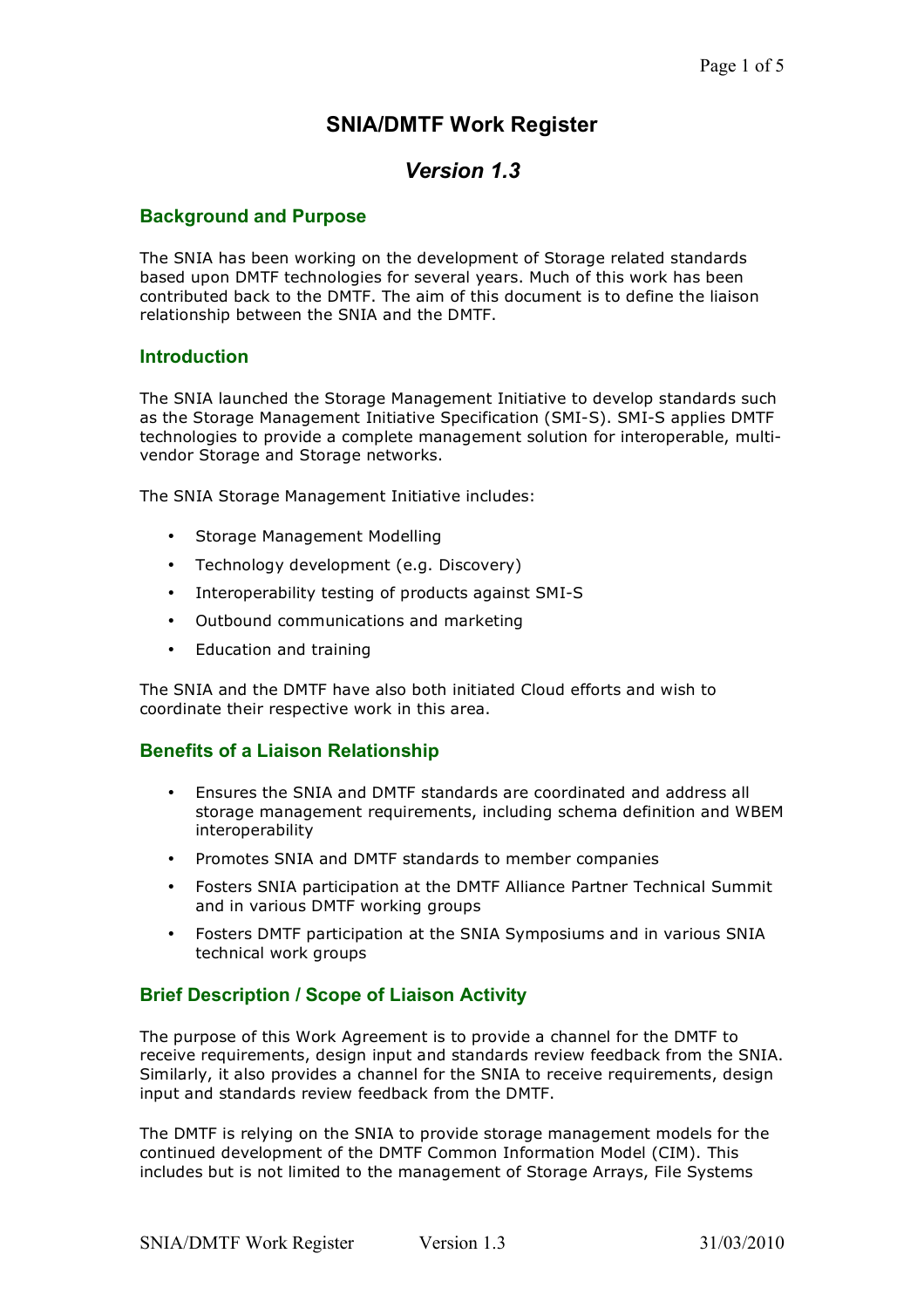including Network Attached Storage (NAS), iSCSI, Fibre Channel Fabrics, Fibre Channel over Ethernet (FCoE), Serial Attached SCSI (SAS), Host based storage, and Green Power for Storage.

The SNIA is developing standards, models and taxonomy for Cloud Storage. The DMTF is developing standards, models and taxonomy for Cloud Computing. Where possible, the organizations will provide requirements and feedback to each other. Additionally, the respective standards will be cross referenced.

This work register documents the alignment between the SNIA and the DMTF. The DMTF Schema Subcommittee, Platform Subcommittee, and Infrastructure Subcommittee are to be aligned with the SNIA Storage Management Initiative and the related SNIA Technical Work Groups. Also, the DMTF Cloud Incubator Group is to be aligned with the SNIA Cloud Storage Technical Work Group.

- DMTF Change Requests (CRs) are submitted by a DMTF member through the DMTF Working Group or Subcommittee. To ensure that DMTF CRs are valid input from the SNIA, the following fields in CRs are filled in by the SNIA Technical Work Group:
	- Alliance Partner submitting CR request
	- SNIA Alliance Partner vote history
	- Alliance Partner identifier/tracking
- DMTF documents affecting the SNIA Storage Management Initiative will be published by the DMTF as work in progress documents for review by the SNIA. Comments from members of both the DMTF and the SNIA are brought directly to the appropriate DMTF work group or subcommittee. Comments from SNIA members who are not DMTF members are brought into the DMTF through the DMTF Feedback Portal.
	- These DMTF documents includes CRs, Profiles, and Specifications that are not necessarily unique to storage.
	- The SNIA Technical Liaison (or delegate) shall request that these DMTF documents be published as work in progress documents for review in the SNIA.
	- The SNIA Technical Liaison shall attend DMTF TC meetings.
- Joint Face to Face meetings between SNIA Technical Work Groups and DMTF Work Groups may be held.
- The DMTF delegates ownership of Storage and Storage network profiles to the SNIA. In the event that agreement cannot be reached on a given profile, then the "right of first authorship" shall prevail.
	- In the event that either organization adopts as owner a profile developed by the other, the profile shall be adopted "as is," with all changes governed by the change request process of the new owning organization.
	- The DMTF stipulates explicitly that changes made to any SNIA shared profiles adopted by the DMTF shall preserve both interoperability and backward compatibility, except in major version releases.
	- The SNIA stipulates that profile ownership does not imply schema ownership. To the extent possible, the SNIA will continue to use the DMTF CR process to extend the CIM namespace, and will use the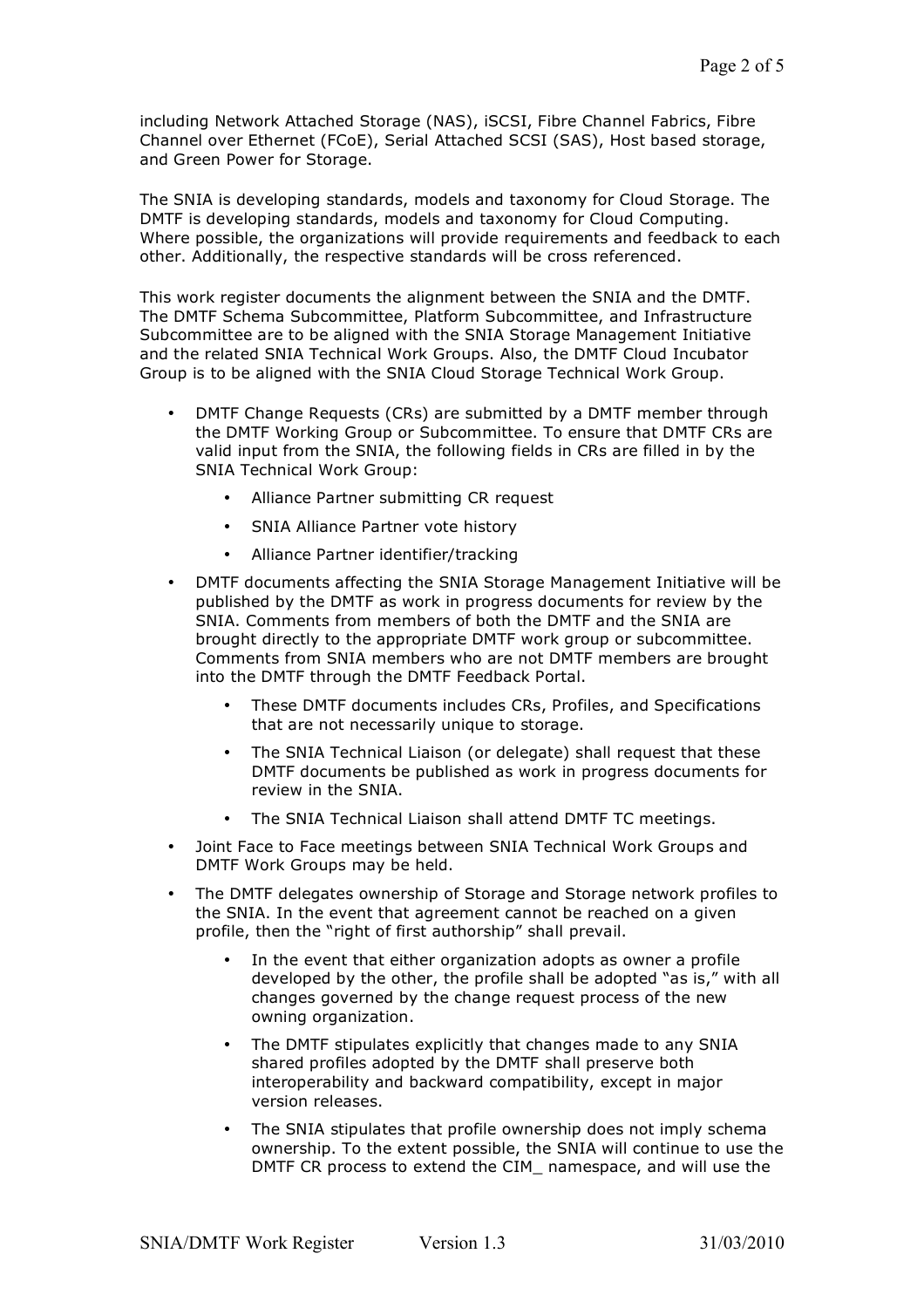resulting classes in its profiles. (This is a result of applying the "right of first authorship" rule mentioned above to CIM.)

- The DMTF and the SNIA will, to the extent possible, align their respective release processes to facilitate the movement of releases through the ANSI and ISO standards processes.
- Each organization is free to copy and extend or modify profiles from the other organization, but should consult with the originating organization before doing so, since it may be possible for the originating organization to accommodate the copying organization's needs.
- The SNIA will make work in progress versions of delegated standards available to the DMTF for review by DMTF members.
- The SNIA should, to the best of its ability, consider conforming to published DMTF document format standards for Schema and Profiles or derivatives thereof. The SNIA has an existing document format standard called the Content Authors Guide (CAG).
- The SNIA will not produce delegated standards that conflict or diverge from existing or proposed DMTF standards.

The SNIA is working on these standards (mandatory entry for each standard):

- Storage Management Initiative Specification (SMI-S)
- Cloud Data Management Interface (CDMI)

| <b>Alliance</b><br><b>Partner</b> | <b>Spec</b> | Info Mgt<br><b>Domain</b> | Lead<br>Org | Governing<br><b>IP Policy</b> | Copyright<br><b>Holder</b> | <b>Developing</b><br>Ora | <b>Maintaining</b><br>Org |
|-----------------------------------|-------------|---------------------------|-------------|-------------------------------|----------------------------|--------------------------|---------------------------|
| <b>SNIA</b>                       | SMI-S       | Storage                   | <b>SNIA</b> | <b>SNIA</b>                   | <b>SNIA</b>                | <b>SNIA</b>              | <b>SNIA</b>               |
| <b>SNIA</b>                       | <b>CDMI</b> | Cloud Storage             | <b>SNIA</b> | <b>SNIA</b>                   | <b>SNIA</b>                | <b>SNIA</b>              | <b>SNIA</b>               |

The following SMI-S profiles have been transferred by the SNIA to the DMTF:

- Job Control
- **Indications**
- **Server**
- Device Credentials

Any specifications referenced by an Alliance Partner Work Register need to be shared by the DMTF.

- Physical Asset
- Record Log
- Software Inventory
- Software Update
- Battery
- Alarm Device
- Fan
- Power Supply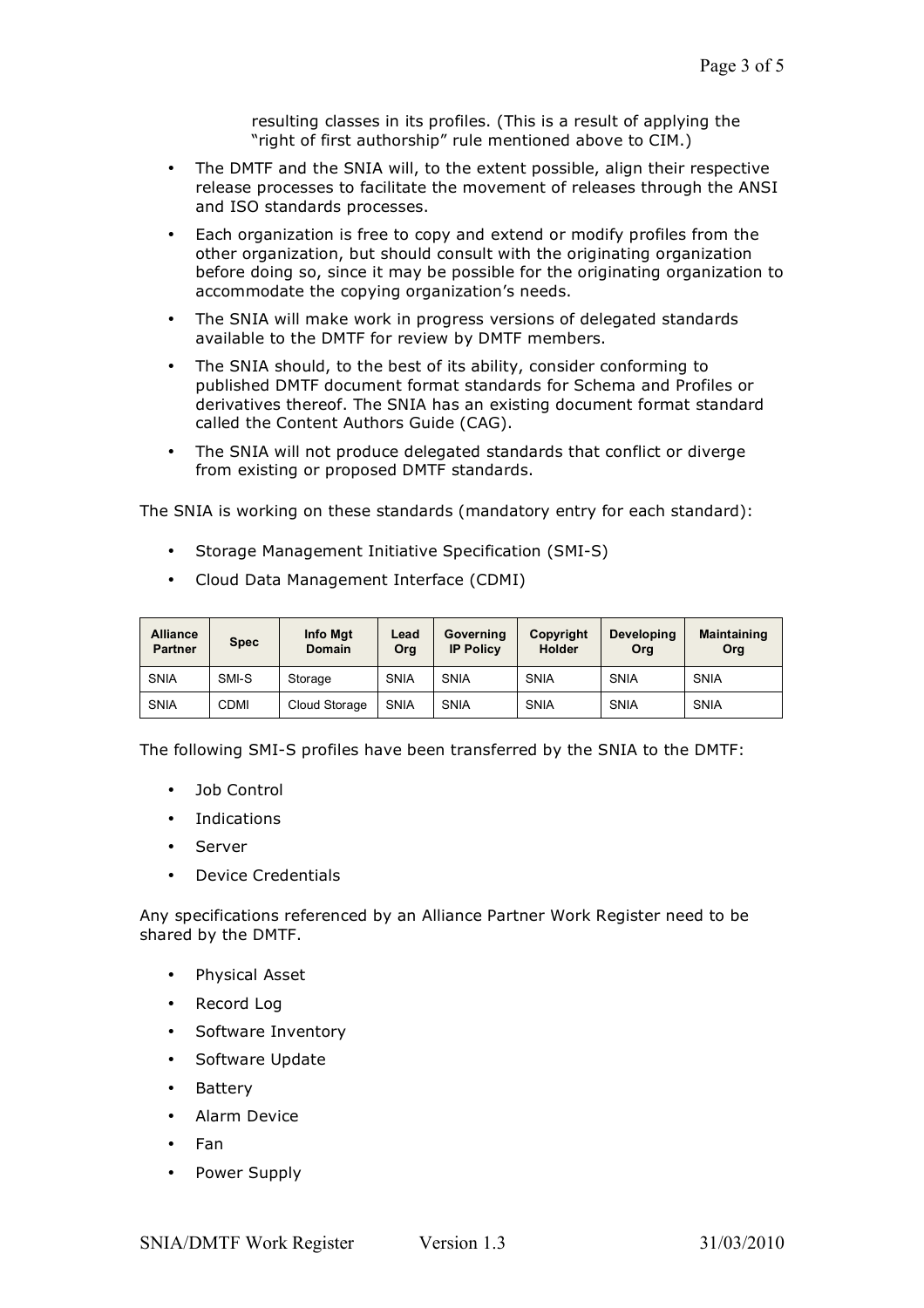The SNIA would like to have the DMTF eventually take ownership of the following profiles:

- Security
- Object Manager Adapter

The DMTF and the SNIA will have a process for regularly identifying DMTF Specifications that will be going out for member review, and the SNIA will identify those specifications that it has interest in reviewing for possible incorporation into the standards it is developing.

Periodic Communications of Organizational activities is anticipated.

Informal Interoperability Meetings and Plugfests may be held.

To facilitate incorporation of profiles developed by either the DMTF or the SNIA, XML and other documents that enable machine processing of profiles will be mutually shared.

### **Short-Term Activities**

- Submit CRs necessary to align the DMTF model (CIM 2.11 and beyond) to SMI-S, primarily through the DMTF CIM Core Schema, Network, WBEM Infrastructure and Protocol and Policy Work Groups, and/or make the necessary changes to SMI-S to align it to the DMTF models.
- Move forward the work defined in SMI-S for Security, Discovery, Locking, and Profiles into the DMTF WBEM Infrastructure and Protocol Work Group.
- Coordinate the Standard Message release process for common messages.
- Joint technical meetings on Profile ownership (to build an initial register of Profiles to be shared between the organizations).
- Joint technical meetings on converging the DMTF Publication Users Guide and the SNIA Content Authors Guide.
- Joint meetings on sharing/convergence of tools and testing activities.
	- Including the sharing of the SNIA Content Authors Guide, Schema\_2.XSD, and SNIA profile XML files with the DMTF.
- Joint marketing through the SNIA Storage Management Initiative Marketing Committee and the DMTF Marketing Committee.
- Collaborate with SNIA SMI-S Core TWG to support WS-Man binding for SMI-S

#### **Resources Identified / Points of Contact:**

Within the SNIA:

SNIA Technical Council Chair (snia-tc-chair@snia.org)

SNIA Technical Liaison to the DMTF ( $dmt$ fliaison $@s$ nia.org)

SNIA Board Liaison to the DMTF ( $dmtfboardliaison(a)sina.org$ )